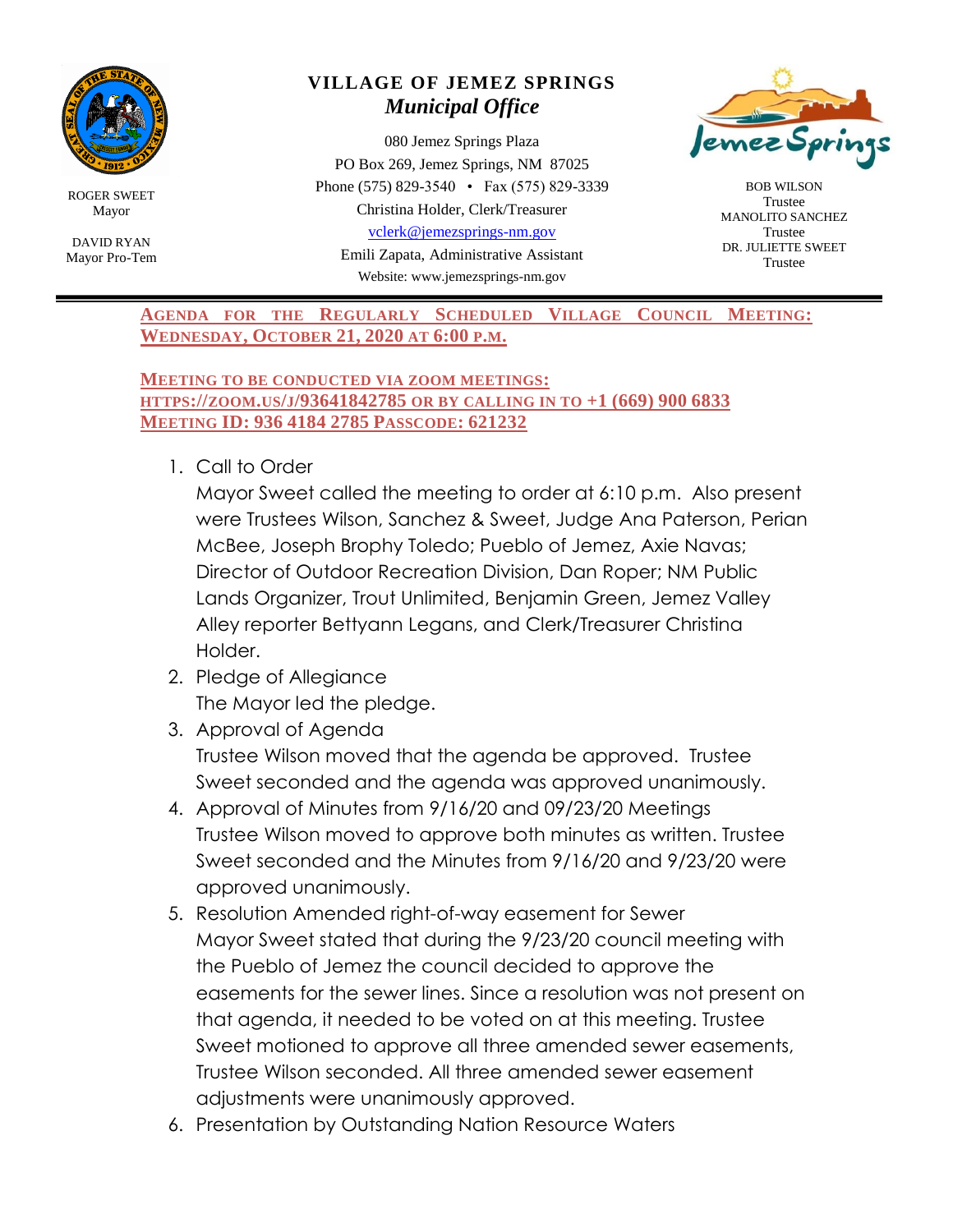Axie Navas gave a presentation on the Outdoor Recreation Division. The presentation went over that the ONRW is to protect existing water quality in New Mexico's communities. At this time ONRW is looking to petition for the headwaters of the Jemezencompassing the East Fork of the river, Redondo Creek, San Antonio Creek and a portion of the main stem.

After the presentation there was a question and answer session. Ms. Legan's and Trustee Wilson asked Ms. Navas questions regarding the scope of the project and what the project would entail.

a. Resolution of Support for ONRW Trustee Wilson wanted to determine the actual area of the designation area. Ms. Navas explained that it goes to Battleship Rock; the petition can be amended to include more of the Jemez River in the future.

Trustee Wilson moved to offer support to ONRW with the current petition. Trustee Sweet seconded, and the motion was approved unanimously.

7. Discussion of Court Clerk Retirement

Judge Ana wanted to let the Council know that Pat Bond, the current Court Clerk, has handed in her resignation with the official date of separation being November 19th.

Mayor Sweet mentioned he was reaching out to Municipal League to determine the best way to hire a new Court Clerk.

- 8. Discussion of the Espanola Mercantile Company Mayor Sweet explained that the Village had received a letter and that if any Council members had a response to them to forward it to him. Trustee Wilson stated he did not think a response was required.
- 9. Clerk/Treasurer signatory responsibilities Mayor Sweet explained that to make the office more efficient he wanted Ms. Holder as the Clerk/Treasurer to have check signing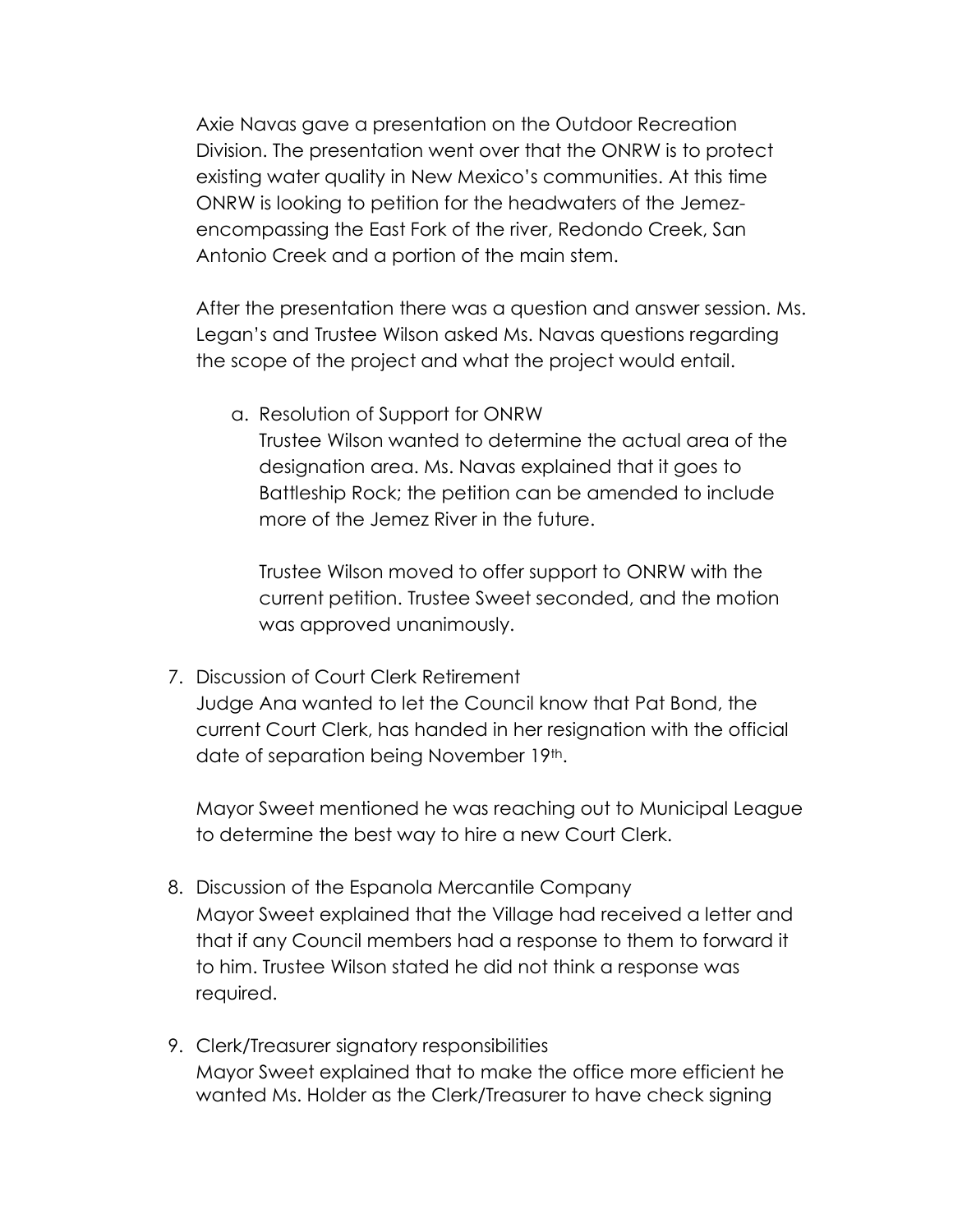responsibilities at *Jemez Valley Credit Union* and *Enterprise Bank and Trust*.

Ms. Holder explained that the Administrative Assistant, Emili Zapata, would take over responsibilities of creating checks. Once checks have been created Ms. Zapata would pass them to Ms. Holder to verify they were completed correctly. Once verified Ms. Holder would sign them and pass them to the Mayor or other Council member for the second signature.

Trustee Sweet moved to approve signatory responsibilities for the Clerk/Treasurer, Christina Holder. Trustee Sanchez seconded, and the motion passed unanimously.

10. Reports

- a. Maintenance Submitted
- b. Bath House Submitted, Perian McBee explained that the Bath House is still open four days a week, at this time they have been averaging 12-16 tubs a day. With many massages as well.
- c. Library Submitted
- d. Court Submitted, Judge Ana wanted to reiterate that she had accepted Court Clerk, Pat's resignation.
- e. Wastewater Not Submitted
- f. Police Chief Submitted
- g. P&Z Commission Submitted
- h. Volunteer Fire Department Not Submitted
- i. Lodgers' Tax Advisor Board Not Submitted
- 11.Clerk/Treasurer's Report-

Ms. Holder explained that she is still catching up on some past due items that have recently surfaced, which at times as been difficult for how long they have been delinquent for. She has also been working with the auditor, Lee Baldwin. Some of the documents required for the audit have been challenging to find and not all of them have been located at this time.

12.Mayor's Report